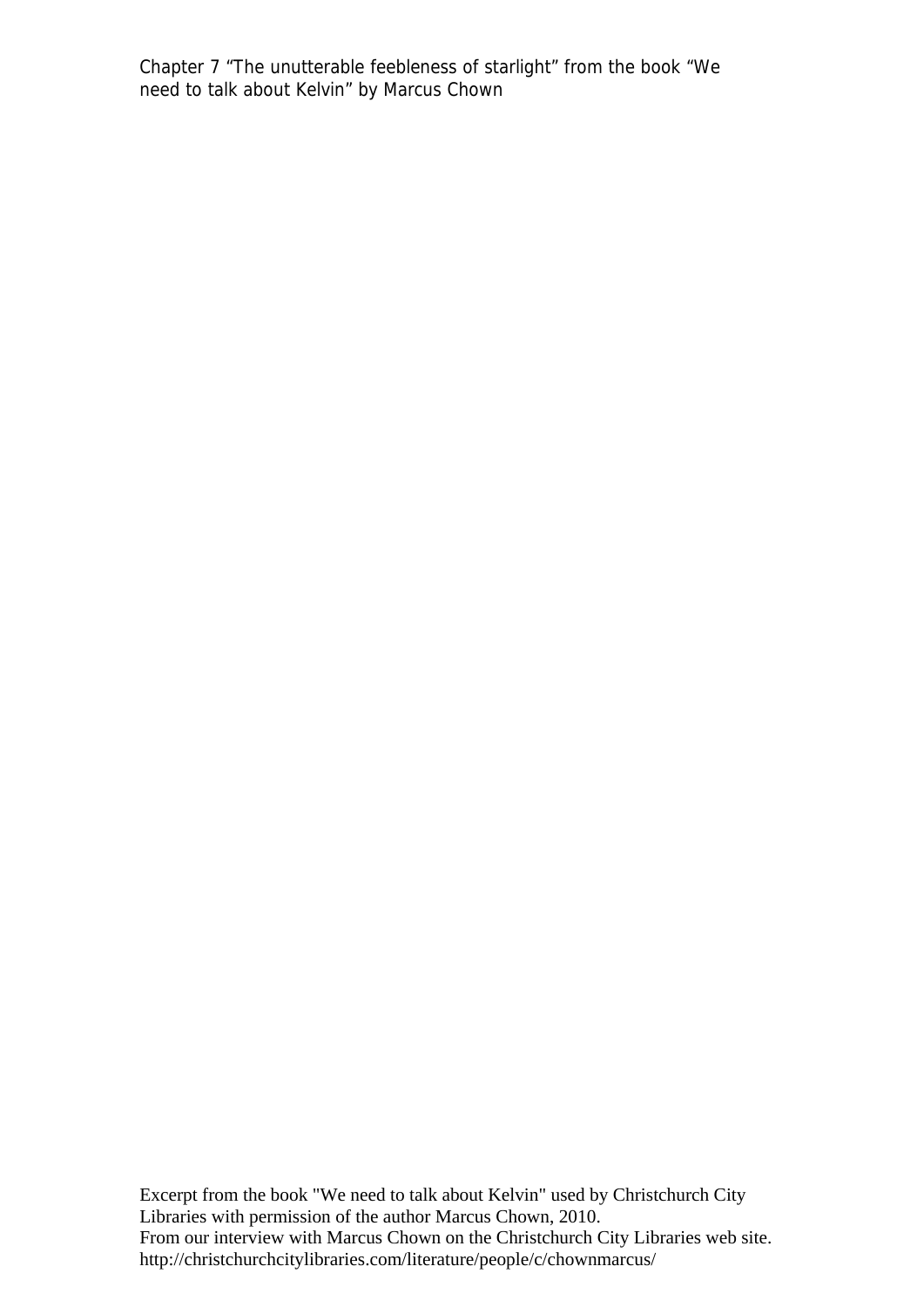It is a crystal clear night far away from the lights of any town or city. The stars are shining like diamonds. There are so many stars that they distract from the most striking feature of the night sky. It is black. Overwhelmingly black. It may seem like a trite observation. However, it is telling us something important about the Universe. The overwhelming majority of astronomers believe is that is telling us that the Universe has not existed for ever; that there was an instant when it came into being; that, in common with you and me and every creature on Earth, the Universe was born. But, actually, the world's astronomers are dead wrong. The darkness of the sky at night is telling us something entirely different.

The person who first realised that such a commonplace observation of the sky might have something to tell us about the cosmos was the German astronomer Johannes Kepler, imperial mathematician to the emperor of the Holy Roman Empire. In 1610, he received a copy of Galileo's best-seller, The Starry *Messenger* in which the Italian scientist documented the astronomical discoveries he had made with the newly invented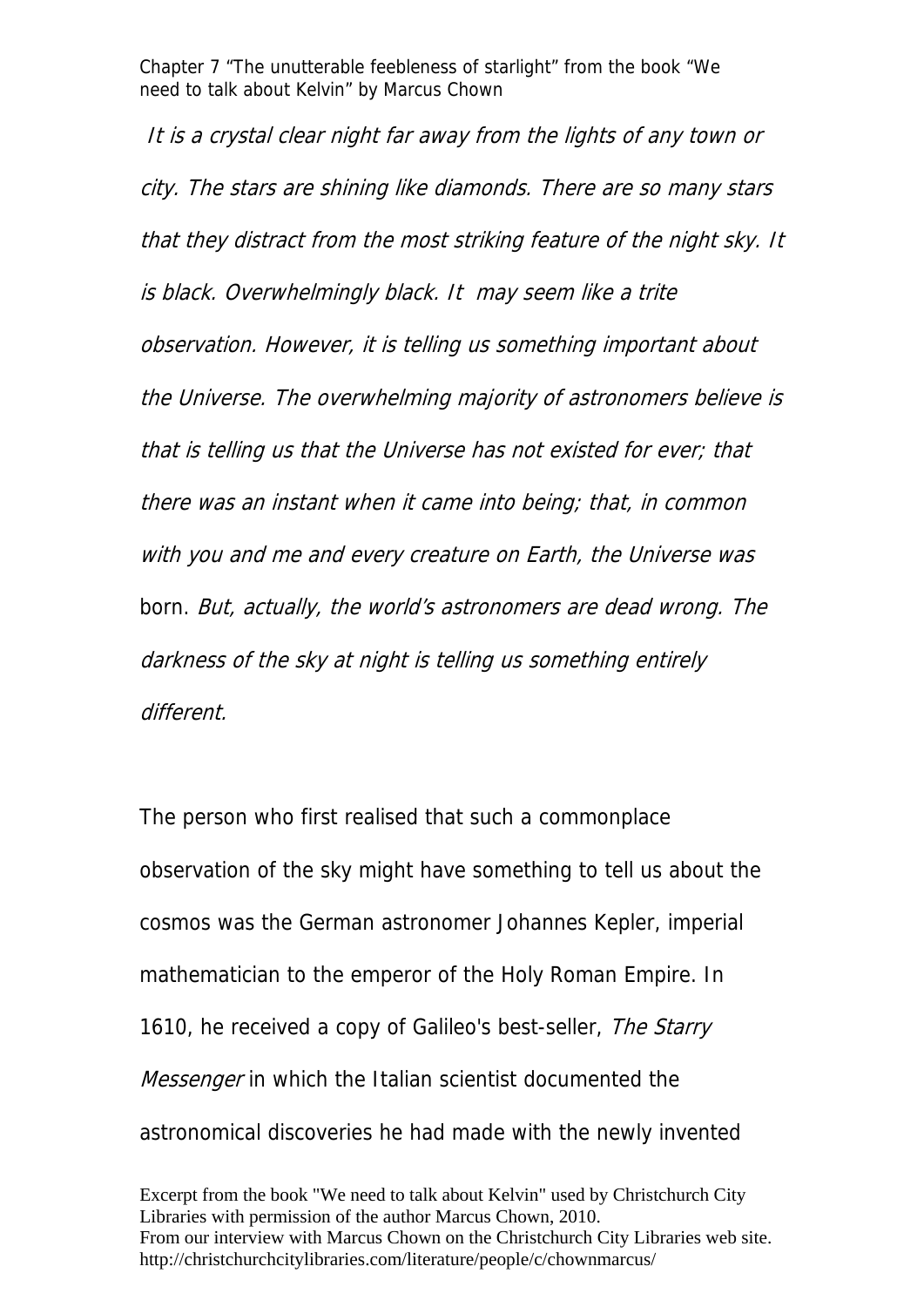telescope. They included mountains on the Moon and the four "Galilean" moons of Jupiter. Kepler was so inspired by the book that he dashed off a letter to Galileo, which was later published as a short book. In Conversations with the Starry Messenger, Kepler not only underlined the importance of Galileo's work but pointed out something that nobody else appeared to have noticed - the darkness of the sky at night is deeply surprising.

 Most people, if asked why the sky is dark at night, would say because there is no sun and starlight is much weaker than sunlight. It takes a genius to realise that the reason it is black at midnight is far from obvious and may actually have something profound to say about the Universe.

 Kepler's reasoning was straightforward. If the Universe is infinite in extent so that its stars march on forever, then between the bright stars in the night sky we should see more distant, fainter stars, and between them, stars even more distant and even more faint. It was like looking into a dense forest. Between the trunks of a nearby trees you see the trunks of more distant trees and, between them, the trunks of trees even further away. The view that confronts you is therefore of a solid wall of trees.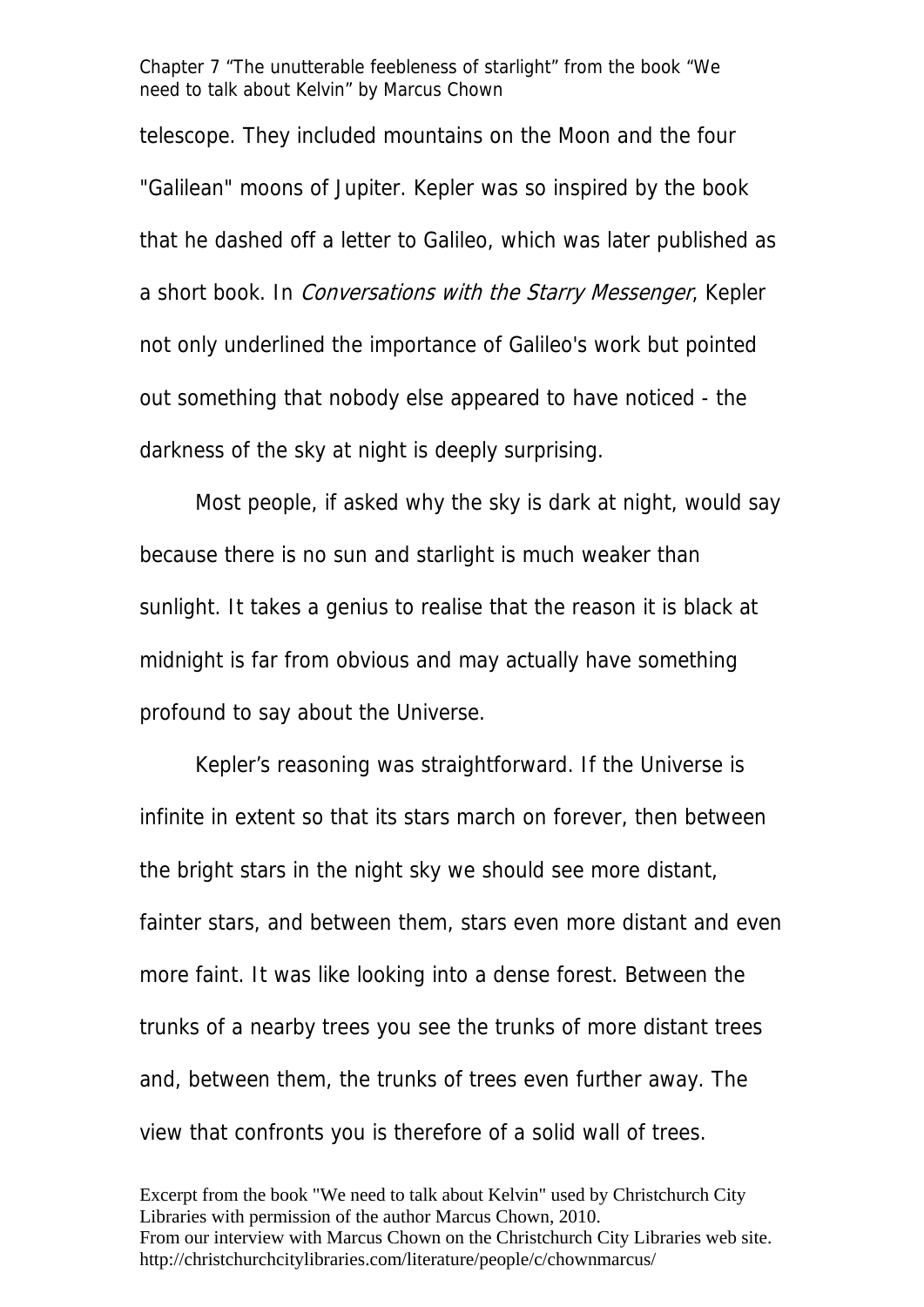Similarly, claimed Kepler, when we look out into the Universe, we should see a solid wall of stars.

 It is possible to be more precise than this. Imagine the Earth is surrounded by spherical shells of space rather like the concentric skins of an onion. The farther away a shell, the fainter the stars it contains. On the other hand, the further away the shell, the bigger it is, it contains more stars. Well, the increase in the number of stars should exactly compensate for the stars getting fainter. In other words, every onion-shell of stars should contribute exactly the same amount of light to the terrestrial night sky. But this is disastrous. If the Universe goes on forever, there are an infinite number of such shells. Add up the light coming from all of all of them and the answer is an infinite amount. Far from being dark at night, the sky should be infinitely bright.

 Infinity - a number bigger than any other - is merely an abstract mathematical concept. Nothing in the real world is infinite in size. The conclusion that the night sky should be infinitely bright must therefore be wrong. Somewhere in the logic used to deduce it there must be a flaw. And there is. Although the stars appear to be dimensionless pinpricks, in reality they are other suns,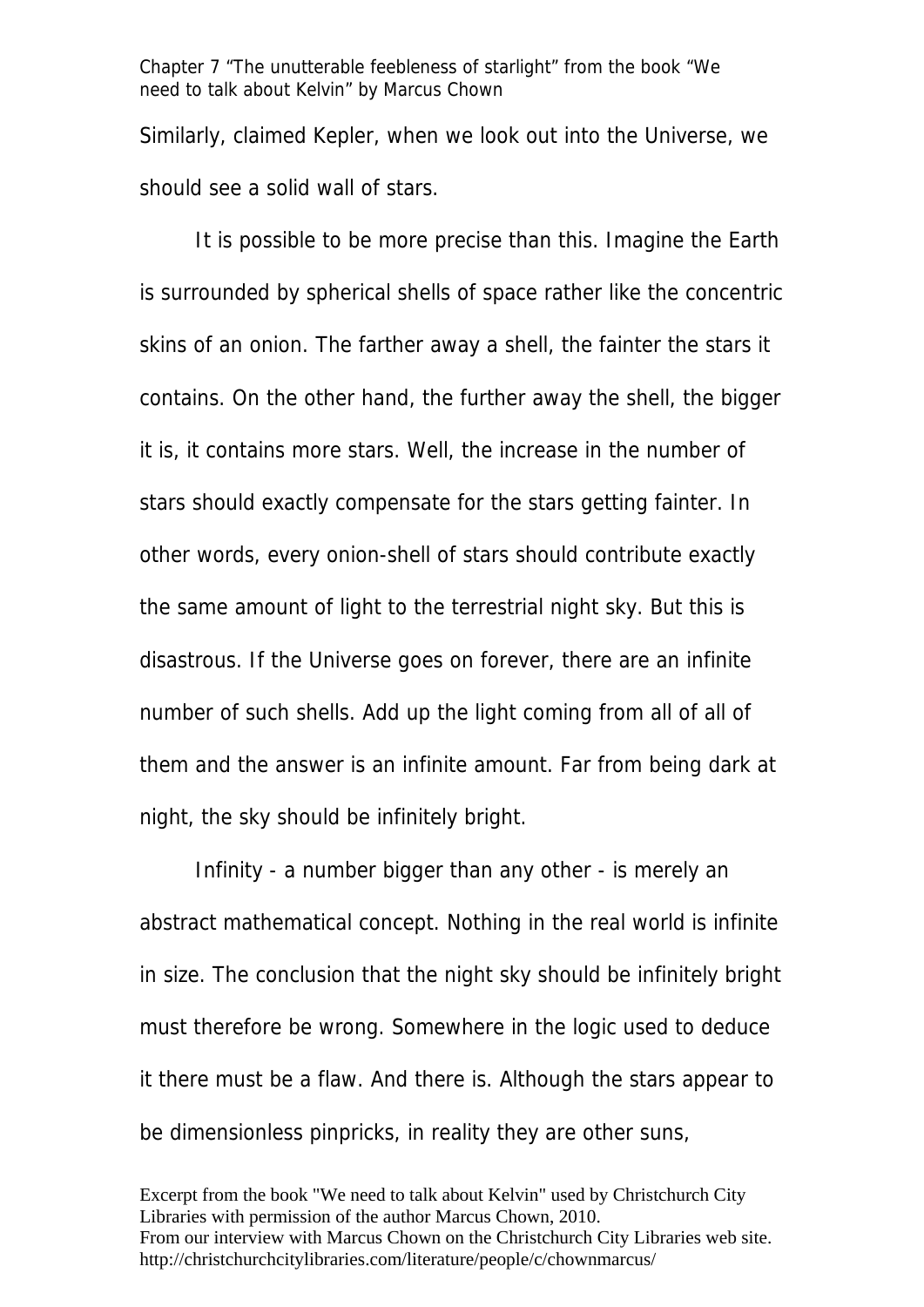shrunken to mere specks by their immense distance. Each is a tiny disc - too small to see with the most powerful telescopes - but a disc nonetheless. Consequently, the discs of nearby stars obscure those of the faraway ones just as nearby trees in a forest hide the faraway ones. This means the night sky should be papered entirely by the discs of stars. Although not infinitely bright, it should be as bright as the surface of a typical star.

 Kepler believed the sun was a typical star. Consequently, he concluded that the night sky should be as bright as the surface of the sun. We know today that the sun is not an average star. It is considerably more luminous than most. About 70 per cent of stars in the solar neighbourhood are "red dwarfs", cool suns reminiscent of softly glowing embers. However, this hardly changes Kepler's conclusion. Rather than being as bright as the surface of the sun, the sky at night should be glowing blood red from horizon to horizon. "In the midst of this inferno of intense light", said the Anglo-American cosmologist Edward Harrison, "life should cease in seconds, the atmosphere and oceans boil away in minutes, and the Earth turn to vapour in hours."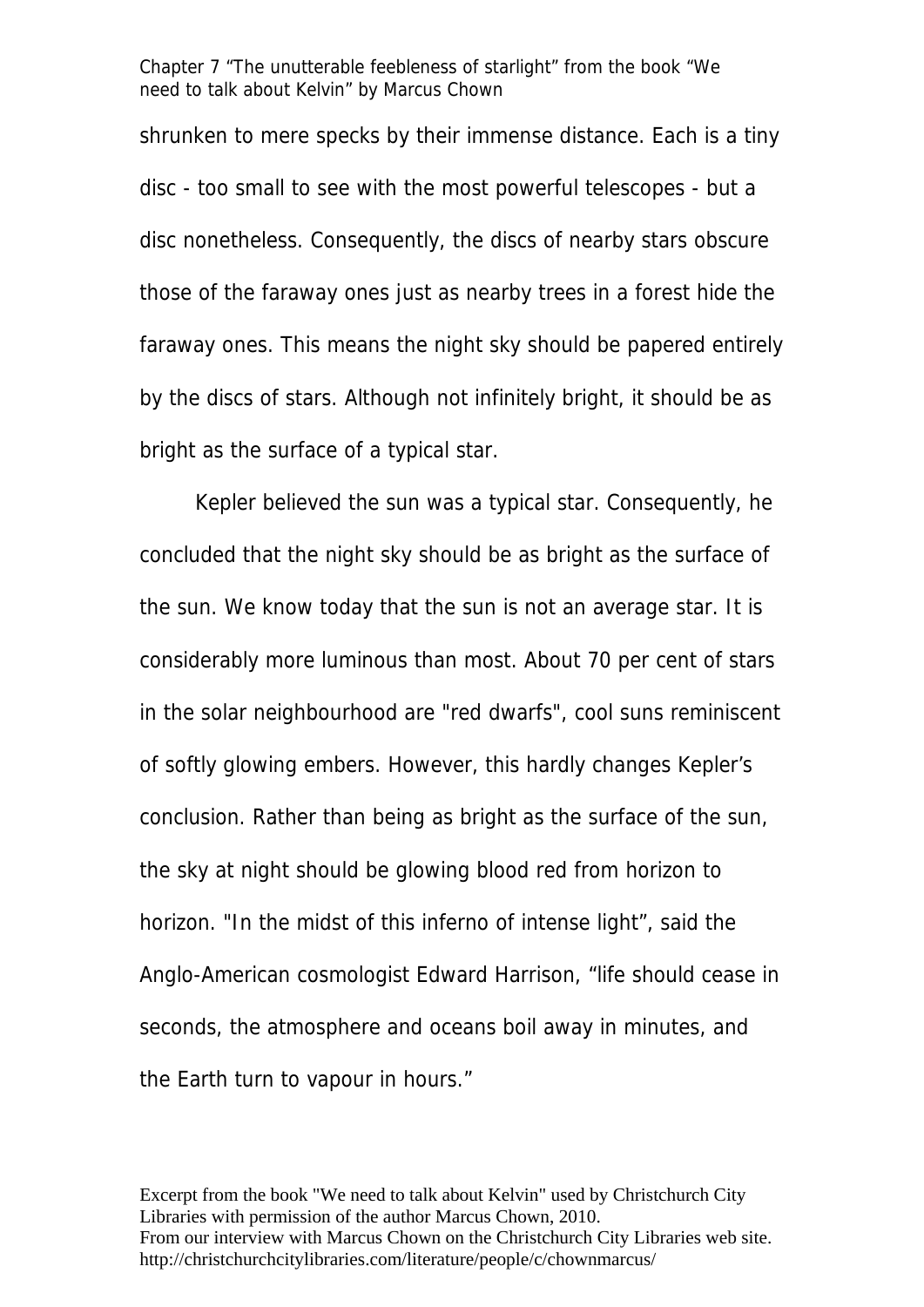Thankfully, the sky is not as bright as the surface of a typical star. It is about a trillion trillion trillion times fainter. This paradox that the night sky is dark when, logically, it should be bright ought to be called Kepler's paradox. However, because it was popularised by a distinguished German astronomer called Heinrich Olbers in the early 19th century, it has instead become known as Olbers' paradox.

When a prediction clashes with a cast-iron observation, clearly it is the prediction that is at fault. More than likely the assumptions that went into making the prediction need reexamining. Kepler's most obvious assumption was that the Universe goes on forever. If this not true, then the paradox can go away. After all, there will be only a limited number of onion shells of stars contributing their starlight to Earth's night sky. It is easy to imagine the sky being filled with so little starlight as to appear black. This was actually Kepler's solution to the dark sky paradox. He abhorred the idea of an infinite Universe. It terrified him. It was monstrous. He therefore concluded, with some relief, that the Universe must be finite in extent.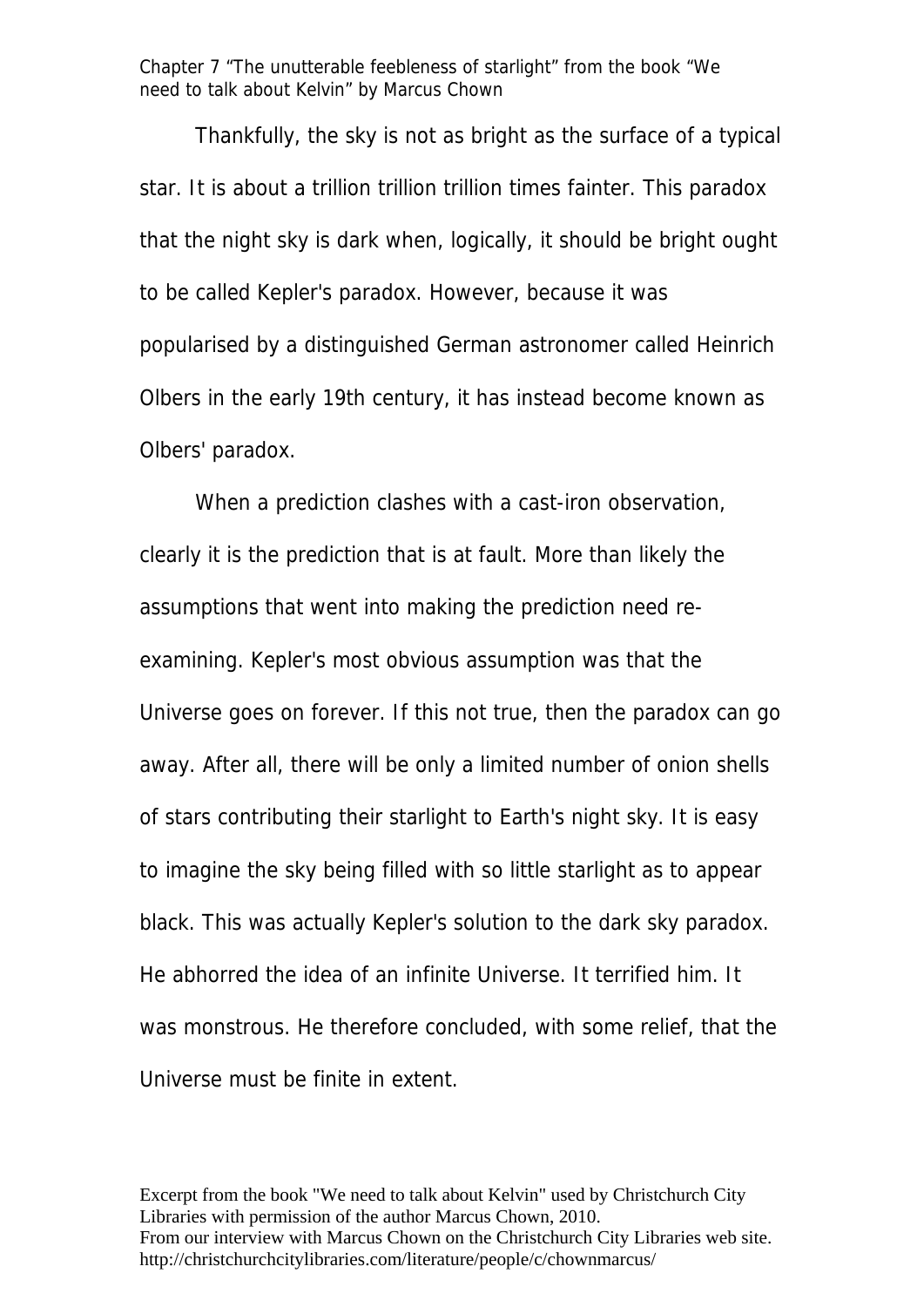If Kepler was right, the cosmos was not like an endless forest. It is akin to a localised clump of trees bounded at the rear by a dark wall. Because the clump is so small and sparse, we can see the dark wall behind. This is the blackness between the stars.

 As a matter of fact, in the 20th century astronomers did indeed discover that the Universe is finite - or at least the portion of the Universe from which we receive starlight. Recall Edwin Hubble's 1929 discovery that the Universe is expanding, its constituent galaxies flying apart like pieces of cosmic shrapnel. If the expansion is imagined to run backwards, like a movie in reverse, there comes a time when all of Creation is squeezed into the tiniest of tiny volumes. This was the beginning of time, the moment of the Universe's birth, the big bang. According to the best current estimates, space, time, matter and energy exploded into being in the fireball of the big bang about 13.7 billion years ago.

 The size of the Universe - or at least its effective size - is inextricably linked to its age. This is because light, though fast, is not infinitely fast, so it takes time for it cross space. An interval of 13.7 billion years may seem an unimaginably huge tract of time.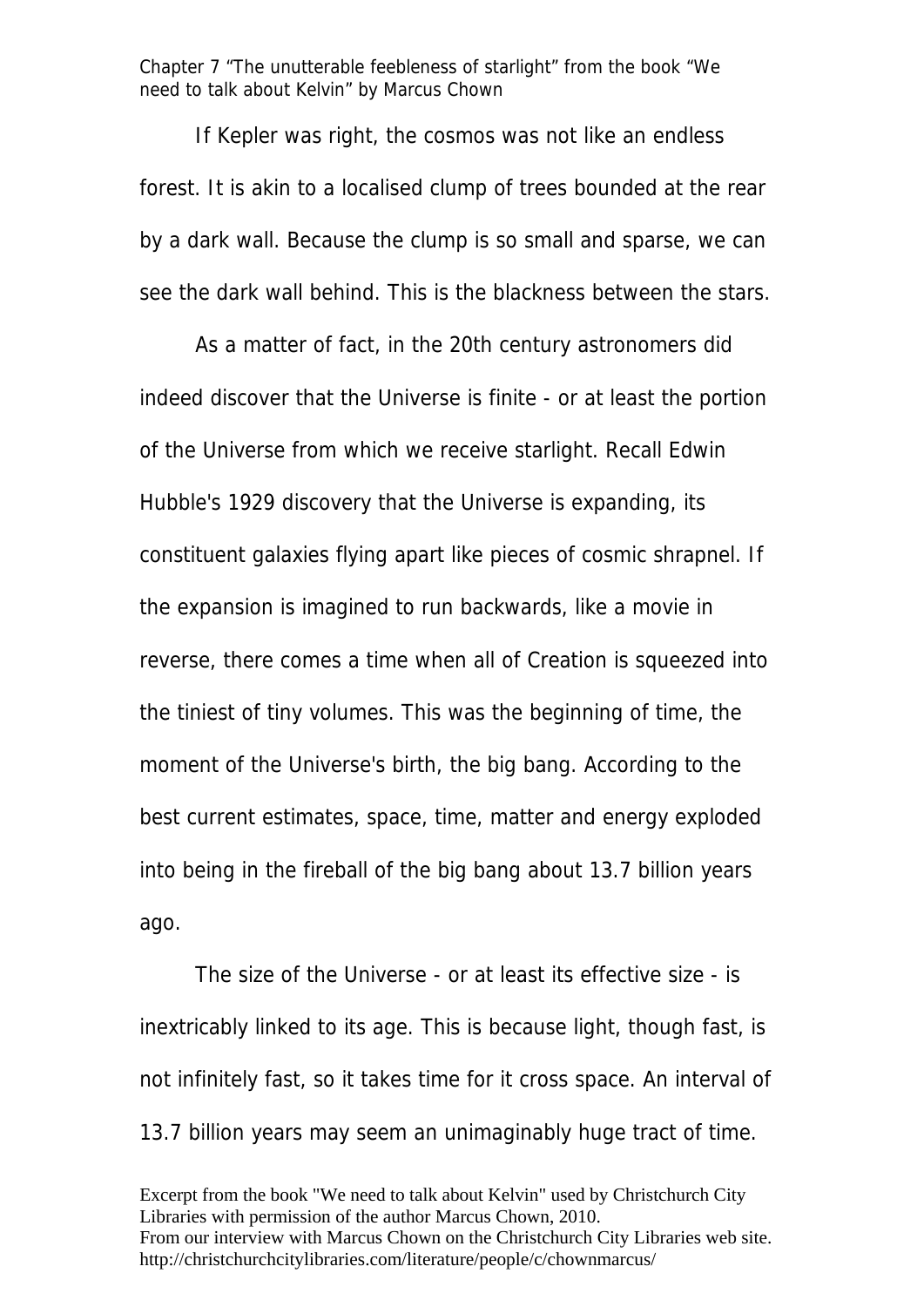But it is simply not long enough for light, crawling snail-like across the vastness of space, to have yet made it to Earth from the most distant reaches of the Universe. Consequently, the only celestial objects we can see are those whose light has taken less than 13.7 billion years to reach us. Imagine them occupying a bubble of space - the "observable universe" - centred on the Earth.

The observable universe is bounded by the "cosmic light horizon". This is pretty much like the horizon at sea. We know there is more of the sea over the horizon. And, similarly, we know there is more of the Universe over the cosmic light horizon. Only its light has not got here yet. It is still on its way.

 Light travels a light year per year – since that it was a "light year" is, the distance light travels in a year. So an obvious conclusion to draw is that the distance to the cosmic light horizon must be 13.7 billion light years. However, this is incorrect since the Universe, in its first split-second of existence, is believed to have undergone a brief, faster-than-light epoch of expansion. Because of this "inflation", the distance to the light horizon is not 13.7 billion light but about 42 billion light years.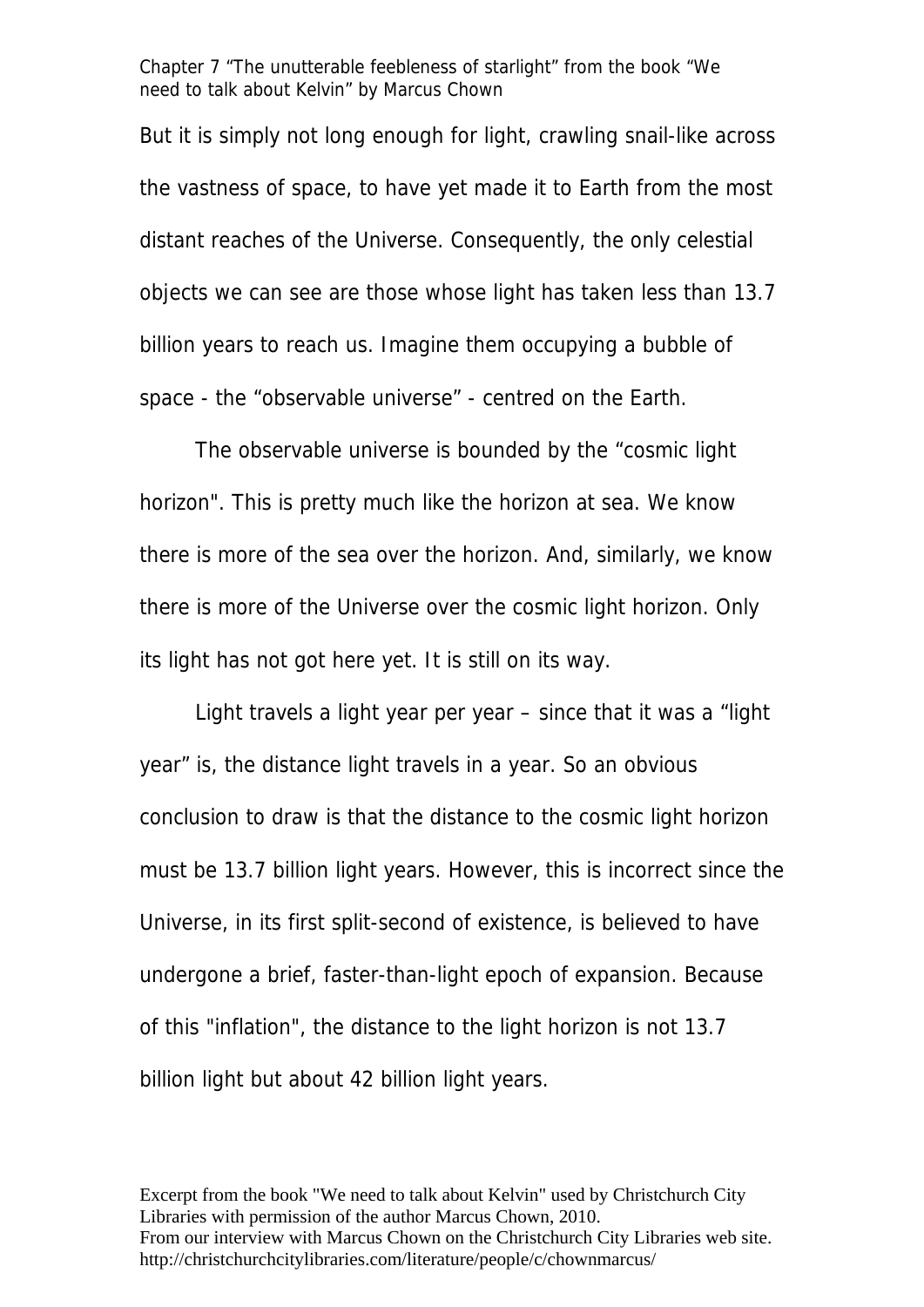Of course, the Universe may be infinite in extent. In fact, in the inflationary picture it is effectively infinite. However, the combination of the finite age of the Universe and the finite speed of light reduce the volume of space from which we can receive light to a bubble 84 billion light years across. This cuts dramatically the amount of light arriving on Earth.

Remarkably, the first person to realise that the reason the night sky might be black was because there were stars too far away for their light have got to us was Edgar Allan Poe. In his imaginative essay, "Eureka", published in 1848, he wrote: "Were the succession of stars endless, then the background of the sky would present us a uniform luminosity since there could be absolutely no point, in all that blackness, at which would not exist a star. The only way in which we could comprehend the blackness our telescopes find in innumerable directions would be by supposing the distance of the invisible background so immense that no ray has yet been able to reach us."

 It would seem, then, that the evidence that the Universe has a finite age - that it was born in a big bang - stares us in the face every night. In fact, it has been staring people in the face since